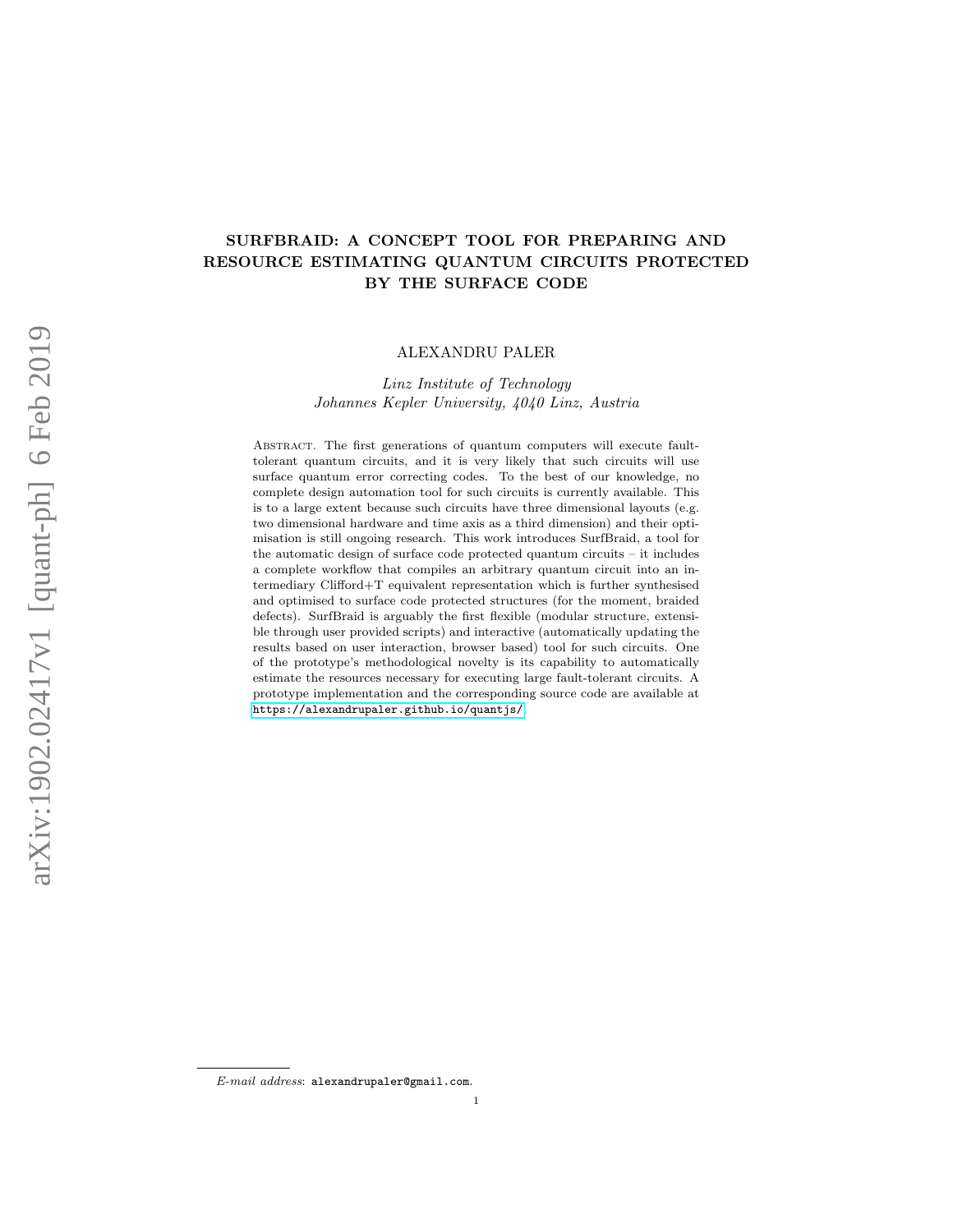#### 1. INTRODUCTION

Quantum circuit fault-tolerance is necessary due to the imperfect nature of quantum hardware. Fault-tolerance is mainly achieved by using a quantum error correcting code (QECC) [\[1\]](#page-10-0), underlying the functionality of a quantum circuit synthesised from the corresponding quantum algorithm. Synthesised (compiled) circuits are applications of error corrected quantum gates on error corrected qubits. It is increasingly believed that for a QECC to be practical, it must have a error threshold of around 1%, and under this constraint arguably the most practical choice is the surface QECC [\[2\]](#page-10-1), a topological code. Although quantum circuits based on topological codes require large numbers of physical resources (gates and qubits) for encoding and executing the computation, those numbers are realistically smaller than for any other quantum error correcting code possessing a similar threshold.

Fault-tolerant quantum circuits using the surface code are traditionally restricted to Clifford $+T$  gates [\[2\]](#page-10-1). The Clifford gate set is classically efficiently simulateable and is generated by the single qubit H, S gates and the two qubit CNOT gate [\[1\]](#page-10-0). Quantum computational universality is typically achieved by augmenting the Clifford set with the T gate (e.g. Figure [1a](#page-2-0) uses Clifford+T gates). It has been shown that Clifford+T gates can be decomposed into circuits consisting entirely of single qubit initialisations, CNOT gates, and single qubit measurements (performed in a well defined order) [\[3\]](#page-10-2).

1.1. Surface Code Compilers and Resource Estimation. Surface quantum error correcting codes have been intensively researched during the last decade (from [\[4\]](#page-10-3) to [\[2\]](#page-10-1) and recently e.g. [\[5\]](#page-10-4)), and form the basis of some of the most promising large scale quantum computing architectures (e.g. [\[6\]](#page-10-5)). The focus on design automation frameworks for quantum circuits has increased, and this was motivated by the availability of NISQ hardware, such as the IBM chips, Rigetti computers and Google prototypes. Companies and research groups started developing various tool chains (e.g. [\[7\]](#page-10-6), [\[8\]](#page-10-7) or [\[9\]](#page-10-8)) for automating the preparation and execution of arbitrary quantum circuits to quantum machines (for the moment mostly noisy intermediate-scale quantum – NISQ [\[10\]](#page-10-9)). Design automation for large scale error corrected quantum computers has been neglected for many years, but is gradually being discovered by the research community. Nevertheless, to best of our knowledge, a tool able to automatically design surface code circuits has not been available until now. While a prototype was presented in [\[11\]](#page-10-10), its applicability was very limited, because it was difficult to feed it with arbitrary quantum circuits, control its execution, observe and optimise the generated surface code layouts.

Tools for the resource estimation of fault-tolerant quantum circuits have been proposed in the past, too. One of the first was [\[12\]](#page-10-11), and other works such as [\[13\]](#page-10-12) followed. Their designs and functionality were clear, but lacked flexibility. After Clifford+T optimisation established as a research topic per se, some works started discussing the cost of protecting various distillation procedures by the surface code (e.g. [\[14\]](#page-10-13)). More recently, the works of [\[15\]](#page-10-14), [\[16\]](#page-10-15) treated the preparation and resource estimation of surface code protected quantum circuits. Although these tools are of very high quality, they do not consider the dynamic arrangement of the distillation procedures, are not interactive, and most of the times do not employ scalable heuristics or do not use high performance data structures for speeding up the preparation. Nevertheless, almost all of the previously mentioned tools are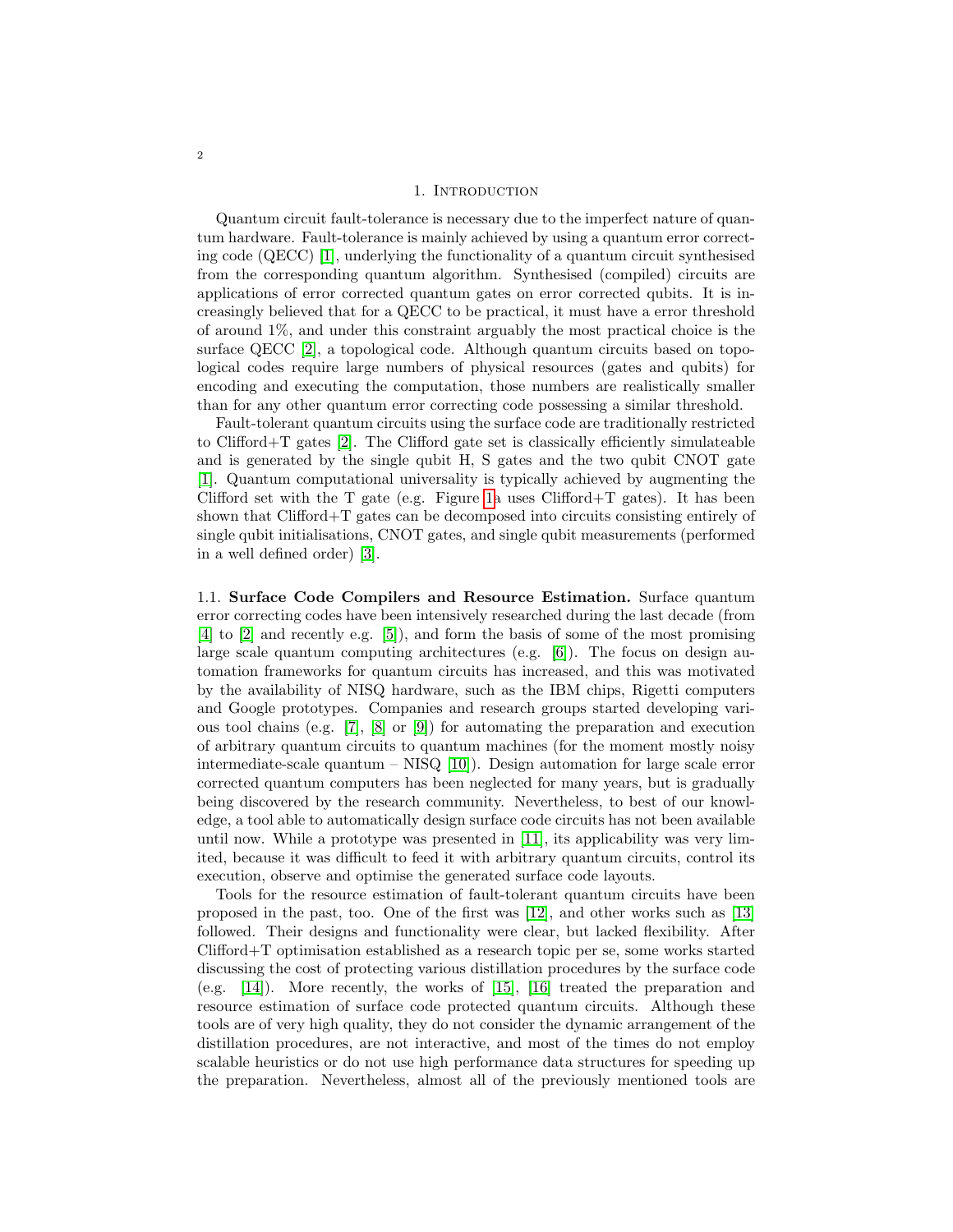more than concepts, but they are difficult to extend. SurfBraid is built around a straightforward architecture such that it can be both flexible, scalable, interactive and offer as exact as possible resource estimations.



<span id="page-2-0"></span>FIGURE 1. SurfBraid workflow. Green arrows indicate existing functionality. The goal is to perform the a)-c) transformations and to generate analysis results similar to d) at each workflow step. a) Example of Clifford+T quantum circuit. The two circuits are computationally equivalent. A rewrite rule is the procedure that replaces one of the circuits with the other. b) Surface code layout including qubits (red lines), CNOT gates (blue lines), boxes (green) abstracting special quantum state preparation routines, and the bounding box (black lines) expressing the resources estimated to layout the circuit; c) A more detailed illustration of the resources required to layout the circuit from b) after leaving the green boxes out; d) analysis results example. (The views from c) and d) are in the Defects and Plumbing tabs of SurfBraid).

1.2. Structure. In the following, the implementation of the SurfBraid concept is presented. The tool is a working prototype whose functionality is being improved. The Results section briefly sketches some of the technical details underlying the concept. The practical performance of SurfBraid is shortly discussed in the same section. The Methods section enumerates the core features of the tool. The online (interactive) methodology is the sum of previous more theoretical works which focused on surface code preparation. The final section is an optimistic outlook on the future development of SurfBraid.

### 2. RESULTS

A scalable (see Section [2.3\)](#page-5-0), online working alpha version of SurfBraid has been implemented at <https://alexandrupaler.github.io/quantjs/>. Source code is available at <https://github.com/alexandrupaler/quantjs/>. The Surfbraid workflow is sketched in Figure [1](#page-2-0) and includes the preparation (compilation and optimisation), the visualisation, and the resource estimations of surface code protected circuits. In the following these circuits will be called scqc.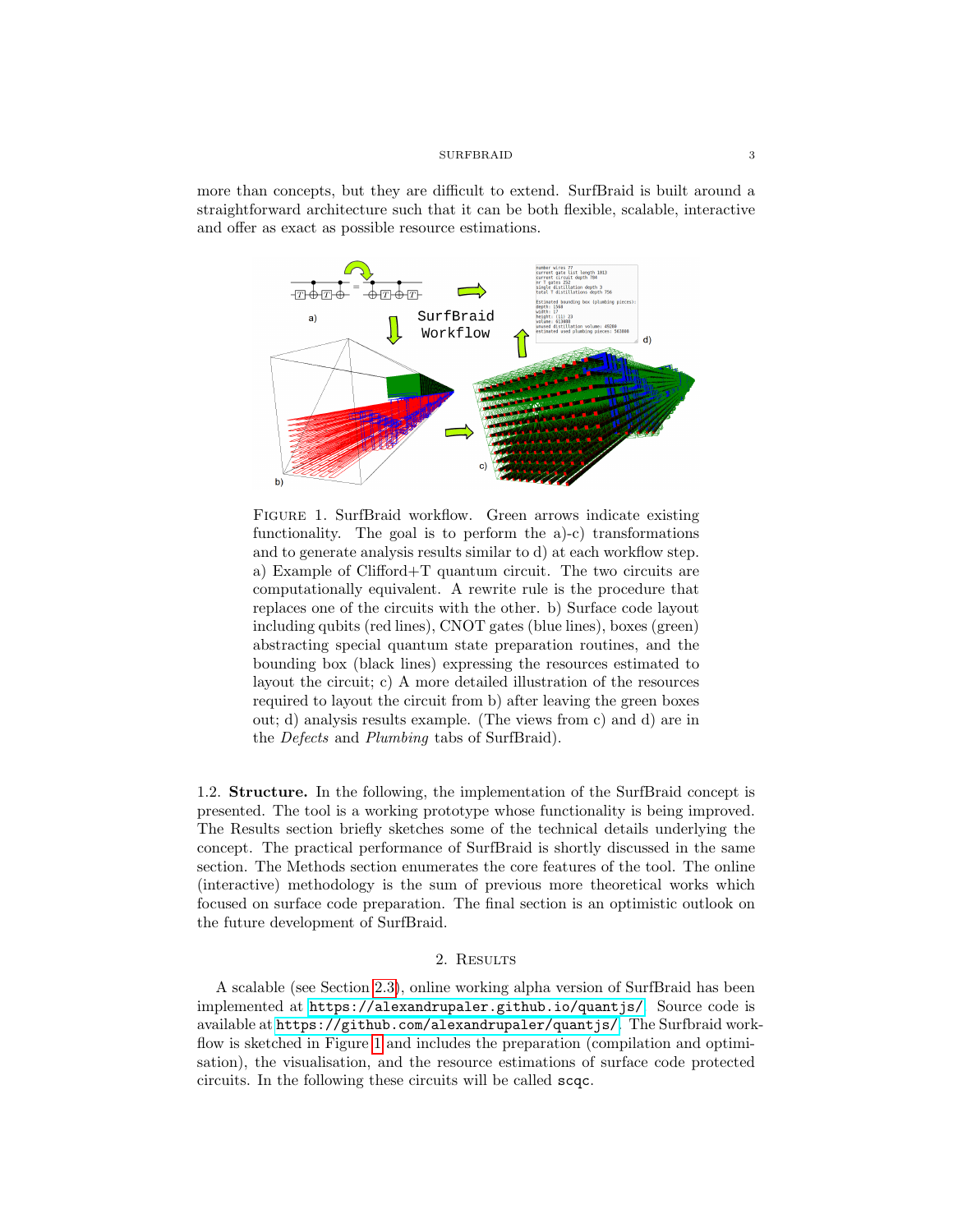2.1. **Technical Details.** SurfBraid is a *(semi-)automatic* tool, in the sense that users can modify and control the currently implemented work flow. This allows to fine tune the parameters of compilation and optimisation of scqc. Javascript was chosen for implementing SurfBraid, and this leads to an *on-device computation* model, which has the advantage that it maintains data privacy and low latency [\[17\]](#page-11-0) (e.g. compared to cloud hosted applications such as the straightforward IBM circuit designer). Additional benefits of Javascript are the vast libraries ecosystem and standardisation of WebGL. These minimise the difficulty of portable source code maintenance, but are also very effective for implementing the interactive user experience. The user experience is a pragmatic objective, although not of central methodological importance.

Interactive analysis and visualisation exists for both: 1) quantum circuits (by integrating Quirk<sup>[1](#page-3-0)</sup> - which is also based on Javascript and WebGL), and for 2) the three-dimensional layouts of scqc. The intrinsic graphic nature of scqc is exploited for experimentation with surface code protected quantum circuits. Quantum algorithm/circuit modifications are visible immediately (online).

From a software architecture point of view, the tool includes loosely coupled components which interact through a minimal API. Component interactions are designed to behave similar to a Unix pipeline: each component takes as input a list of strings (e.g. list of quantum gates/instructions) and outputs another list of strings (e.g. two numbers indicating the number of T gates and the depth of the circuit). In general, the architectural design is similar to the one from  $ProjectQ[7]$  $ProjectQ[7]$ , but SurfBraid is less elegant, in order to be more maintainable – until the entire tool architecture will stabilise and be more robust and resilient to software bugs. In particular, SurfBraid consists of three types of functionally different software components (Figure [2\)](#page-4-0):

(1) transformation

(2) analysis

(3) visualisation

The simplistic API (list of strings are component inputs, and component outputs are strings, too), together with the three component types form the backbone of a plugin system, which enables the tool's flexibility. The plugin system can interface with higher level languages (e.g. Quipper [\[18\]](#page-11-1)) or lower level surface code decoders (e.g. for very small scale circuits Decodoku [\[19\]](#page-11-2)).

Each component type interprets some of the string inputs as parameters to its functionality. For example, a component that generates the gate list of an adder will take as parameter the number of qubits the adder operates on. The SurfBraid GUI adapts automatically to the supported parameters of the components. Thus, new components can be graphically operated when introduced into SurfBraid, increasing as a result the tool's interactivity.

2.2. Workflow. The tool's operations starts from an initial circuit which can be either generated or imported. These operations imply the usage of transformation components. More specifically, these components (called generators) either: a) take string parameters as inputs (e.g. number of qubits, maximum depth etc.) and output a gate list (Clifford+T, or any other gate set specified by the user); or b) import strings representing files generated by other quantum circuit design tools. For the

<span id="page-3-0"></span><sup>1</sup><http://algassert.com/quirk>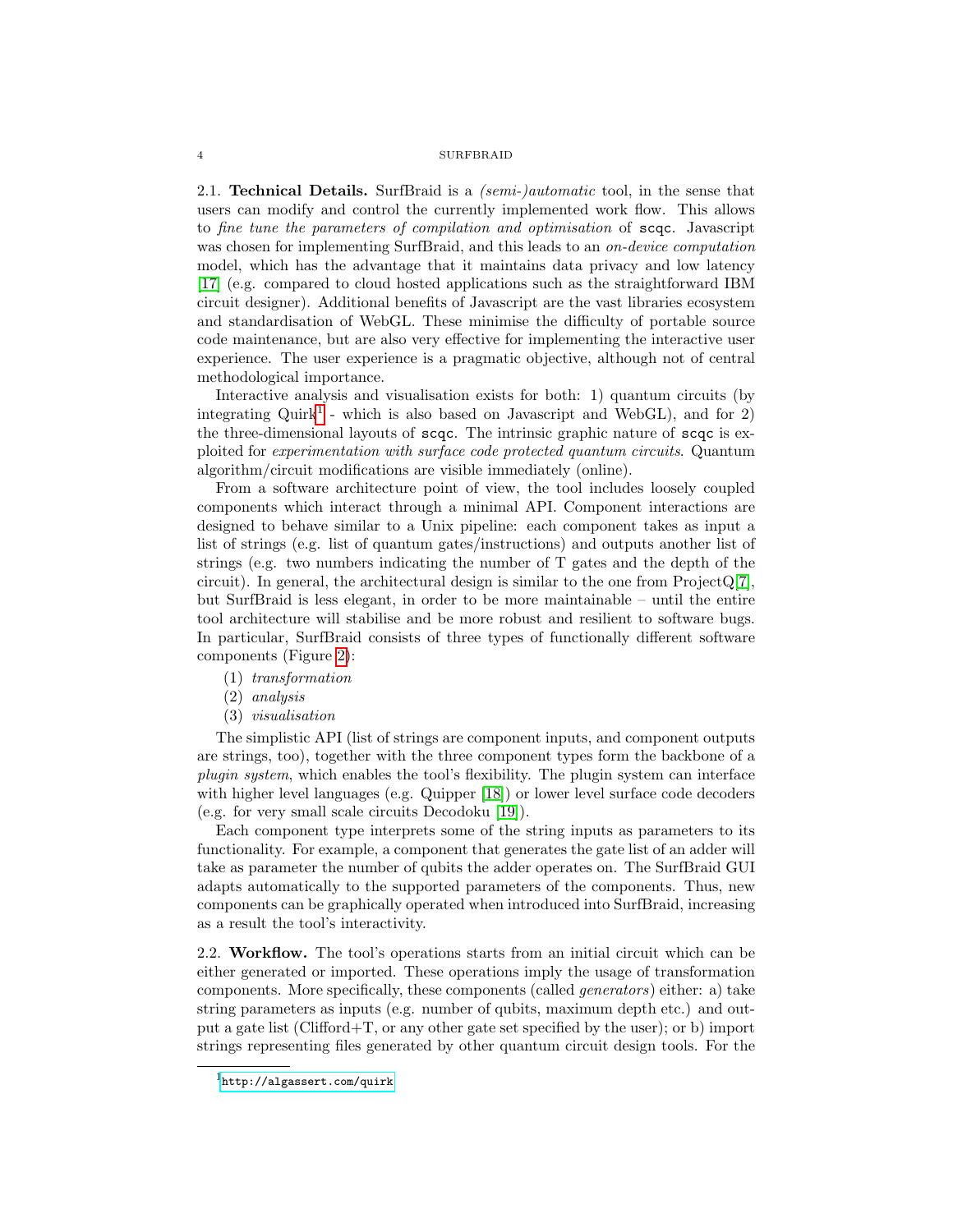



<span id="page-4-0"></span>Figure 2. The three types of SurfBraid components and possible interactions between them. Each component can be used to receive inputs from another type of component. For example, a Clifford+T transformation component can send the output circuit to an analysis component that counts the number of resulting T gates. The interactivity of the tool implies that GUI components can steer the transformation and analysis components (e.g. a click transforms a circuit, whose analysis results are visualised dynamically.)

latter option, SurfBraid includes a generator that can interpret the file format from RevKit [\[20\]](#page-11-3). Due to this feature, a very large variety of reversible/quantum circuits can be imported directly.

In general, transformation components are used for the translation of a quantum circuit format into another format. Consequently, SurfBraid takes the list of strings output by a generator and sends it to future transformations (e.g.  $Clifford+T$ to ICM [\[3\]](#page-10-2)), or to analysis and visualisations components. Analysis components extract quantitative information from a quantum circuit representation (e.g. T count).

Visualisation components function as terminals (WebGL, PDF etc.) which receive commands/instructions from corresponding transformation components. For example, in the current version, a JSON file is generated by a transformation component and sent to the WebGL visualisation of scqc. A scqc three dimensional WebGL rendered visualisation example is Figure [1b](#page-2-0)), where the green boxes abstract the repeating surface code layout of a specific sub-circuit (called distillation circuit). The interactive GUI and the online workflow update visualisations on the fly: each modification is automatically visualised in an updated scqc layout.

Figure [1](#page-2-0) shows that after a circuit is generated, its gate list can be manually or automatically optimised and transformed into scqc layouts. This optimisation procedure is based on the iterative execution of a loop consisting of analysis, followed by transformation components. The loop includes the methods from Section [3.4,](#page-8-0) Section [3.5,](#page-9-0) and Section [3.3.](#page-7-0)

Quantum circuits protected by the surface code (also referred to as topological assemblies) are generated by a component compiled from the C++ code of [\[11\]](#page-10-10) through Emscripten (an LLVM to Javascript compiler<sup>[2](#page-4-1)</sup>). The entire functionality from the C++ version of [\[21\]](#page-11-4) is available in SurfBraid, but for the moment only some features have been unlocked in practice (in the GUI). The Emscripten compiled module is working as a transformation component, and its output is saved to in-memory text files, which are processed by transformation, analysis, and visualisation components.

<span id="page-4-1"></span><sup>2</sup>https://github.com/emscripten-core/emscripten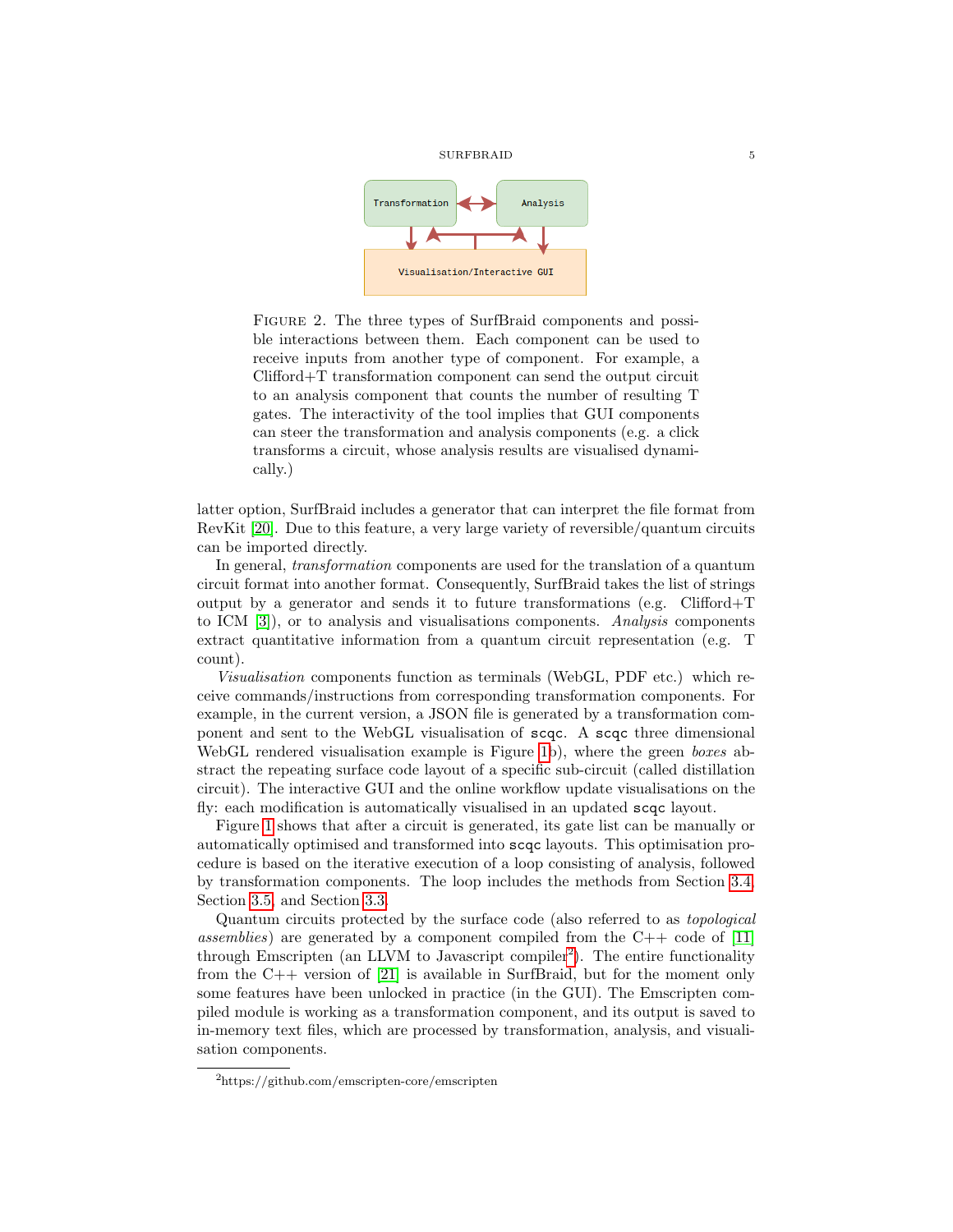It is desirable for SurfBraid to support a high degree of correctness for the generated results. This can be achieved by running verification processes in background (e.g. [\[22\]](#page-11-5)), or by allowing the users to perform only correct operations. An example for the latter situation is the manual application of previously verified (known to be correct) rewrite rules [\[23\]](#page-11-6) (e.g. Figure [1a](#page-2-0)). The application of template rewrites is supported (see next Section [3.3\)](#page-7-0). From a Javascript perspective, future work will look at how verification could be sped up by using Tensorflow as presented in [\[17\]](#page-11-0).

<span id="page-5-0"></span>2.3. Performance. Detailed performance evaluations are not within the scope of this work because of two reasons: a) the tool is continuously improved and developed; b) existing empirical evidence shows that its performance is sufficient for state-of-the-art resource estimations – for example, it was used to resource estimate the circuits from [\[24\]](#page-11-7).

Javascript has a performance penalty compared with lower-level programming languages, but compared with other interpreted languages the penalty is negligible or does not even exist. Contrary to common belief, Javascript is fast when executed in modern browsers or in Node.js<sup>[3](#page-5-1)</sup>. The majority of the tools for quantum circuit design is based on Python and their performance stems only from the use of numpy. SurfBraid can automatically design circuits of hundred of qubits, because it uses internally some non-trivial data structures [\[25\]](#page-11-8) to significantly speed up common circuit level operations.

The empirical evidence is based on a resource estimation procedure (very similar to Figure [1\)](#page-2-0) which includes the steps: a) procedural generation of the QROM and Majorana circuits [\[24\]](#page-11-7), b) automatic template matching for the optimisation of the Clifford+T circuits, and c) the generation of the scqc layouts. Medium scale circuits (e.g. quantum adders of 64 qubits) fully error corrected by the surface code can be easily prepared and visualised on a common machine. The performance bottleneck is the scqc visualisation and not the Clifford+T decomposition, layout generation or computational resource estimation. For example, the resource estimation for the error corrected layouts of the circuits (up to 2000 logical qubits) from [\[24\]](#page-11-7) can be performed within minutes on an i5 machine. These performance results were obtained by disabling visualisation, but still running SurfBraid in the browser.

SurfBraid is sufficiently fast to be of practical use to researchers. For very large quantum circuits, and circuits where visualisation of the layouts is not necessary, the source code could be executed in Node.js environments. Future work will include performance tweaks of the tool.

### 3. METHODS

The central application of SurfBraid is to estimate the computational resources necessary to execute an arbitrary scqc represented as a layout of braided defects (e.g. Figure [1d](#page-2-0))). The current version uses plumbing pieces [\[26\]](#page-11-9) as units for expressing the resource overheads.

Resource estimation are executed online: once the user changes a parameter in the GUI (e.g. number of qubits an adder is operating on), the resource estimations are automatically updated. Estimations are based on a single layout template similar to the one from Figure [1c](#page-2-0)): the green boxes (distillation sub-circuits  $|2|$ )

<span id="page-5-1"></span><sup>3</sup>https://github.com/nodejs/node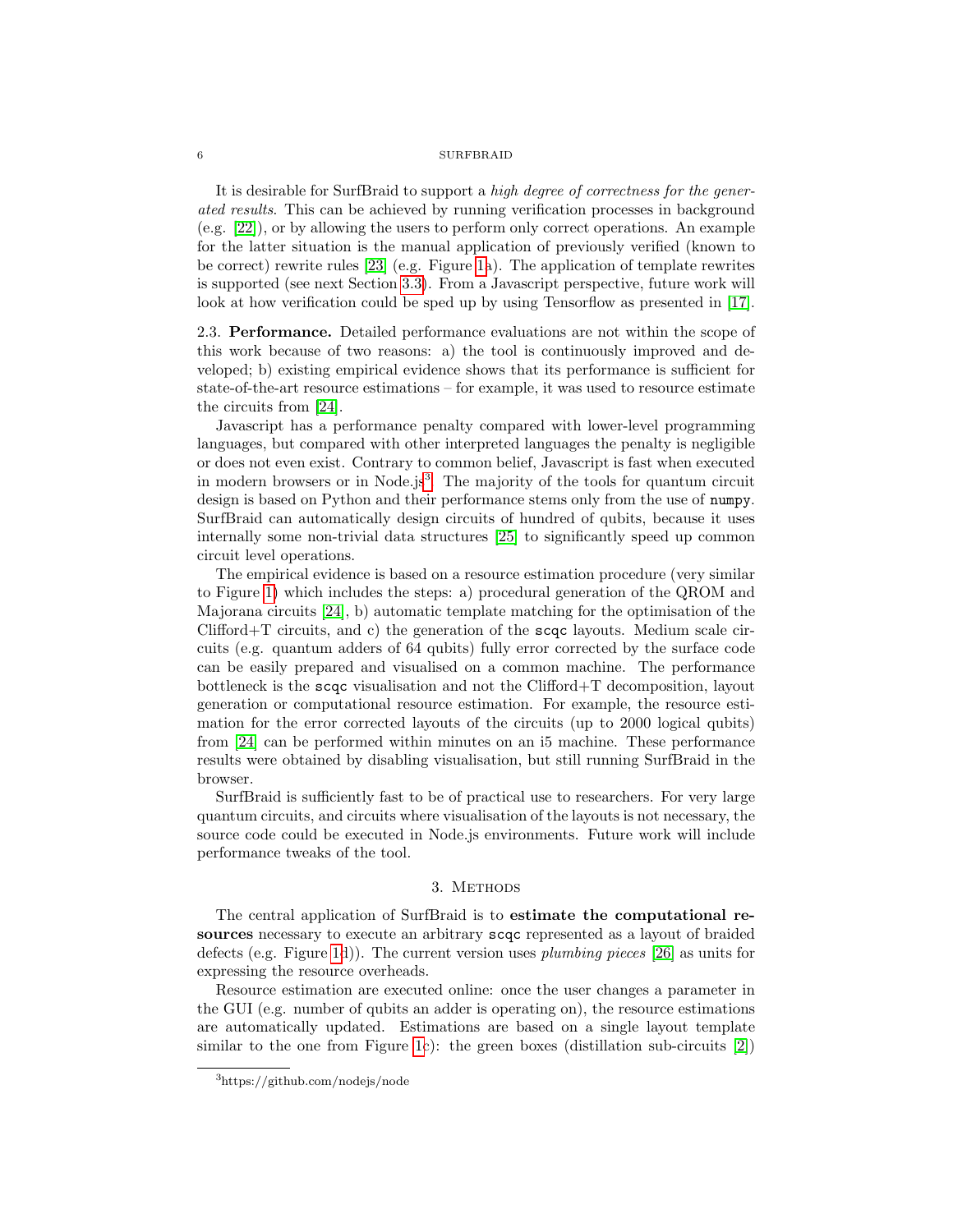are placed in a row parallel to the qubits which are arranged to fit exactly below the boxes. To the best of our knowledge, this is the first automated tool able to perform such approximations.

SurfBraid is configurable with respect to the three dimensions of the green distillation boxes. This is necessary, because distillation circuits (and their corresponding green bounding boxes) are continuously reduced/improved (e.g. [\[27\]](#page-11-10)), such that preparing and resource estimating scqc is a job that has to be repeated.

Additionally, SurfBraid supports saving the intermediate steps, such that a undo/redo mechanism is available. Almost all outputs of the components can be saved and downloaded (e.g. gate lists, three-dimensional structures).

<span id="page-6-0"></span>3.1. Two Gate Types. SurfBraid is agnostic of the gate types (e.g. H, S or Toffoli). This is because of the component model, where inputs and outputs are just strings. The component internal logic dictates how the strings are interpreted. Therefore, a quantum circuit gate list is just a sequence of strings, and a corresponding component treats all entries of the list as representations of two types of gates: 1) unscheduled, and 2) scheduled gates.

The difference between the two gate types lies in the temporal information about their execution. This information is contained only by the scheduled gates. In contrast, unscheduled gates are relatively placed, and the following line is a string representing such a gate.

# cx 4 0|0

An unscheduled gate is not expected to appear at a certain time coordinate along the time axis of the quantum circuit (and for that reason in the corresponding scqc, too). The zero after the | symbol means that the position of the cx gate should not be offset in any time direction (past or future) after it is scheduled.

Scheduled gates appear at a well specified time coordinate in the quantum circuit (e.g. see next line):

#### 1@cx 4 0

The previous line is the string representation of a  $cx$  gate scheduled to be executed at the (exact) time coordinate 1. If the unscheduled gate had included the prefix |3, the time coordinate of the scheduled gate would have been  $4@(1+3=4, \text{ because}$ the computed coordinate 1 would have been modified by the specified offset 3).

SurfBraid does not include a single time unit. Different transformation components can use different types of time xis with various units. For example, at quantum circuit level time could represent the position (index) of the gate along the longest path in the circuit, while the unit could be one (or more) plumbing piece(s) for scqc layouts.

3.2. Automatic and Manual Wire Reordering. Wire ordering can influence the amount of resources required for a scqc. For this reason, SurfBraid includes a straightforward transformation algorithm for ordering quantum wires according to their first usage. It also includes the wire recycling algorithm presented in [\[28\]](#page-11-11).

Furthermore, the user can control wire ordering from the GUI: it is possible to specify by clicks which wires to swap. For example, it is straightforward to obtain the wire permutation  $w_2, w_0, w_1$  from an initial ordering such as  $w_0, w_1, w_2$ (where  $w_i$  is the name of the wires). Manual wire reordering allows the user to examine visually different scqc layout possibilities. Additional wire operations can be introduced in the SurfBraid workflow through the plugin system.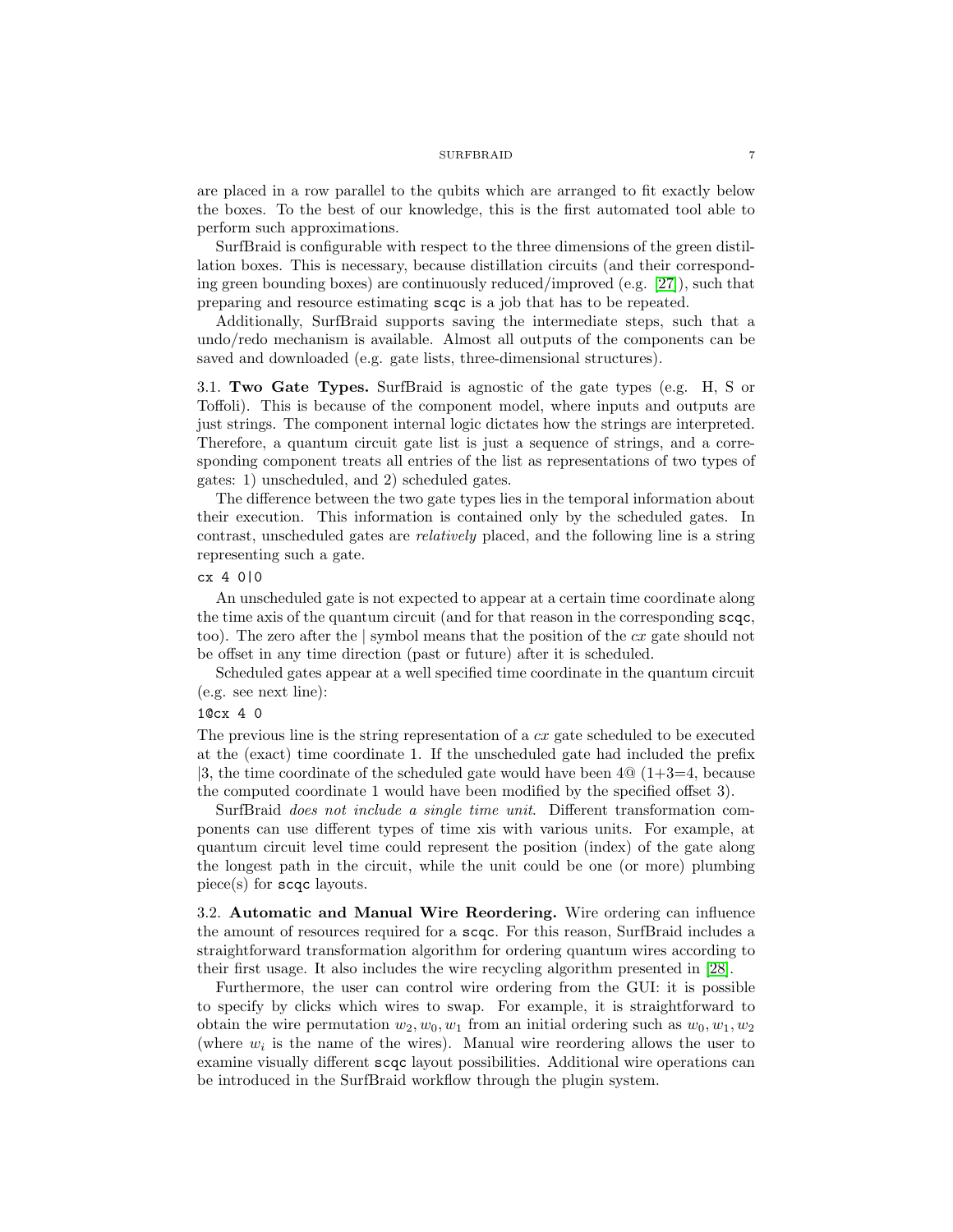

FIGURE 3. The result of reordering wires is visible when comparing the defects in the regions marked red. Time flows from the left to the right. Distillation boxes are not illustrated to simplify the view. The grey bounding box surrounding the defects indicates the total volume (in terms of plumbing pieces) when distillations are considered as part of the scqc.

<span id="page-7-0"></span>3.3. Automatic Template Matching. Gate lists are treated as simple string arrays, and this allows SurfBraid to easily support automatic decomposition of quantum gates. This implies that it was possible to implement the Clifford+T decompositions from [\[3\]](#page-10-2) to generate fault-tolerant ICM representations of arbitrary quantum circuits. Automatic decompositions can be implemented one step further into automatic template matching, as exemplified in Figure [4.](#page-8-1) SurfBraid includes this matching capability.

Template matching refers to applying local quantum circuit rewrite rules for optimisation purposes. A classic example is reducing the number of CNOTs in a circuit [\[23\]](#page-11-6). In general, the procedure is to consider each template application as a move in a higher dimensional search space, and the goal is related to a certain optimisation problem (e.g. minimum number of CNOTs). Currently, SurfBraid supports only an exhaustive search strategy for a specified goal and a set of templates (rewrite rules). In Figure [4,](#page-8-1) the rules are illustrated in the middle panel. The top panel circuit is sequentially transformed by each rule application until the circuit from the lower panel is generated. Thus, it can be stated that SurfBraid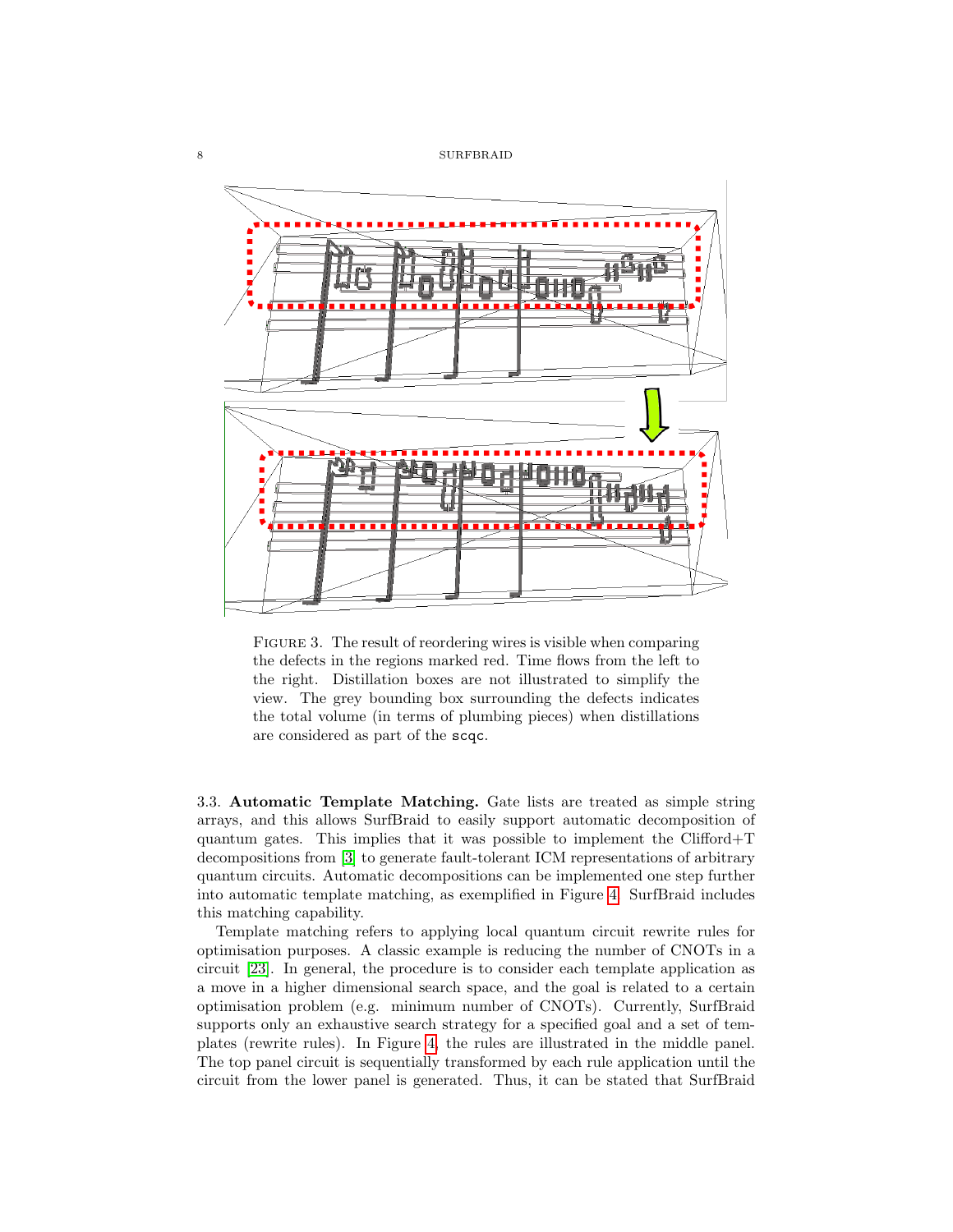

<span id="page-8-1"></span>FIGURE 4. Example of supported automatic transformation of the upper circuit into the lower one using the circuit rules illustrated in the middle [\[24\]](#page-11-7).

performs an exhaustive search by applying each template until the optimal circuit (e.g. the gates have fewer controls) is found.

Matching is performed through transformation components, and the set of rewrite rules is arbitrary – can be specified by the user (not from the GUI, for the moment). The search mechanism is intrinsic to the current prototype, but can be replaced through faster, but non-exact heuristic-based searches.

<span id="page-8-0"></span>3.4. T Gate Distribution Analysis. It was empirically shown in [\[29\]](#page-11-12) that, from the perspective of the resource estimation, the arrangement of the distillation procedures in the scqc layout is influenced by the temporal ordering of the T gates within the original Clifford+T circuit. In other words, the distribution of T gates in the circuit influences the scqc layout with respect to the placement of the distillation sub-circuits (green boxes in Figure [1b](#page-2-0)).

Consequently, preparing and resource estimating scqc benefit from the analysis of Clifford+T circuits. Such an analysis has to be preceded by the execution of a transformation component for scheduling quantum gates. This is necessary for the gates to have known (exact) time coordinates. SurfBraid performs such circuit analysis through an algorithm parameterised by a look-ahead value: how many T gates does the circuit include in a given time window? The specified time window is calculated from the time coordinates of scheduled quantum gates (i.e. Section [3.1\)](#page-6-0).

The optimal duration of the time window is determined by the amount of hardware considered available for the scqc. For example, in a hardware restricted scenario, a single distillation box can be scheduled and executed at a time. The time window is dictated by the duration of the distillation procedure, and a single T gate would ideally be scheduled in that time window. If multiple T gates are detected in the same time window, all except one will be delayed (see next subsection). Each analysis will trigger the execution of a subsequent scheduling component which will refine temporal ordering of the already scheduled gates.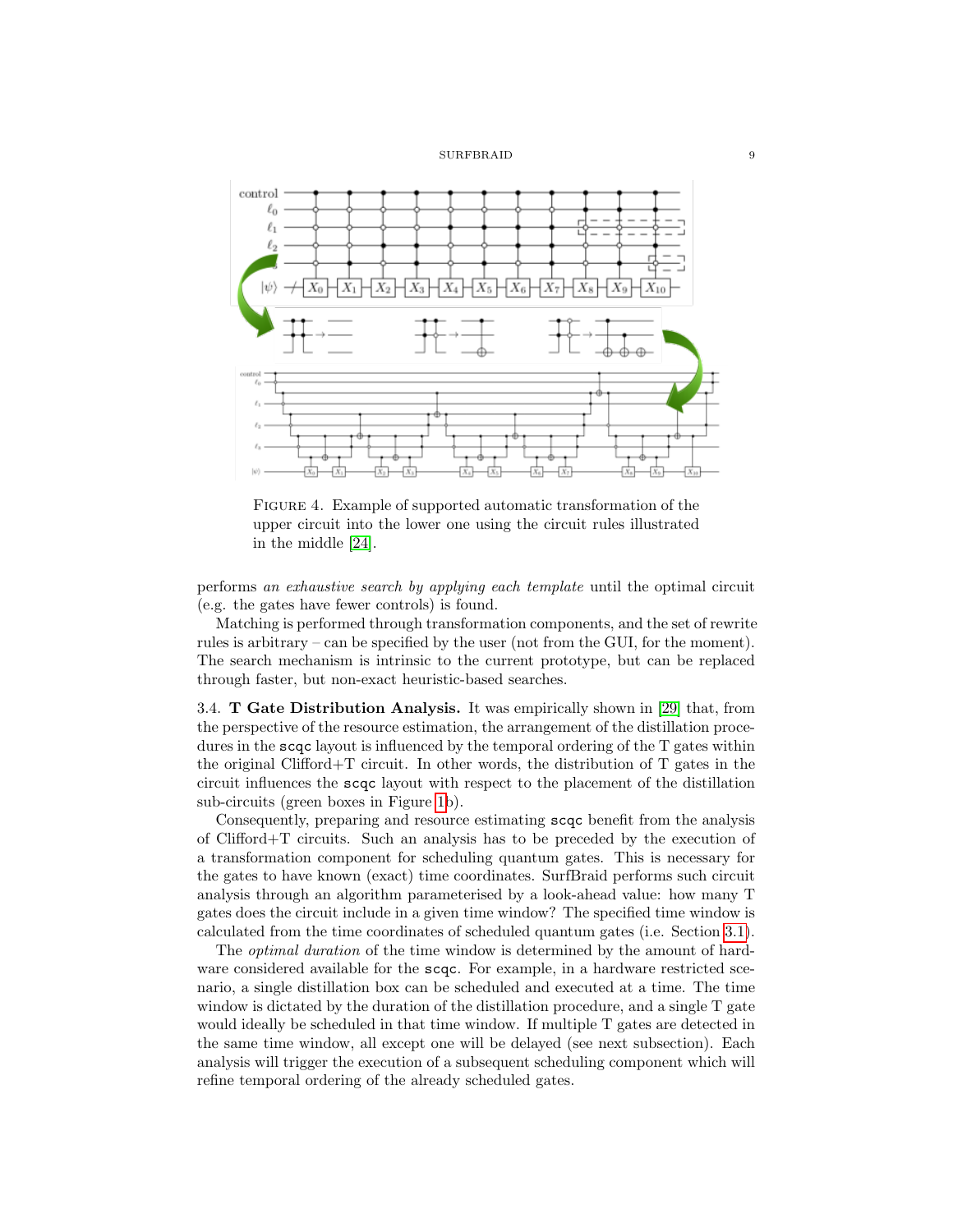



FIGURE 5. Analysis diagrams computed automatically by Surf-Braid: a) Number of T states available to the scqc computation; b) Distribution of T gates in the Clifford+T circuit [\[29\]](#page-11-12).

<span id="page-9-0"></span>3.5. Manual Control of Distillation Schedulers. There is a difference between scheduled gates (Section [3.1\)](#page-6-0) and scheduled distillation boxes. The first refer to circuit-level operations, whereas the latter to structures abstracting the distillation sub-circuits from the scqc layouts. Distillation sub-circuits (boxes) are placed in a three-dimensional scqc layout by schedulers. A scheduler determines the time coordinate when a distillation has to be started such that an error corrected computation can be executed without interruption.

SurfBraid allows the manual/automatic placement (scheduling) of boxes, because it is based on the software presented in [\[21\]](#page-11-4) and [\[11\]](#page-10-10). The complex scheduler from [\[11\]](#page-10-10) has been used in a simplified form in [\[29\]](#page-11-12), and only the latter can be directly used in SurfBraid. This scheduler variant assumes that scqc preparation is performed for a hardware-restricted environment: a single distillation can be placed at a time in the layout. The distillation schedulers are controlled by the analysis component for T state distillation distribution. This is a case of an analysis component steering the execution of a transformation component.

## 4. CONCLUSION

The concept (alpha version) of SurfBraid was introduced. The methodological novelty is the ability to automatically perform resource estimation for braided geometries of surface code protected quantum circuits. The tool can take arbitrary quantum circuits (or generated them if the corresponding generator script is programmed or imported), compile, and optimise the resulting scqc.

Technically future work will focus on: improving the GUI, eliminating software glitches, and unlocking more of the features of the  $C++$  code into the Emscripten compiled module. The latter objective will increase the flexibility of the interactivity, because the vast majority of the scheduling control (as mentioned in Section [3.5\)](#page-9-0) resides in the original C++ code.

From a surface QECC methodological perspective, the most important features are the following two.

4.1. Supporting Lattice Surgery. Lattice surgery [\[5\]](#page-10-4) is gradually being considered a more resource efficient alternative to braided layouts of scqc. The present version of SurfBraid is operating only on braided layouts. The main application of SurfBraid is resource estimation, and it is reasonable to expect that there may be cases where surgery and braiding can complement each other. Therefore, the next versions will support lattice surgery for the beginning. Afterwards, the focus will be to enable a fair comparison between surgery and braiding.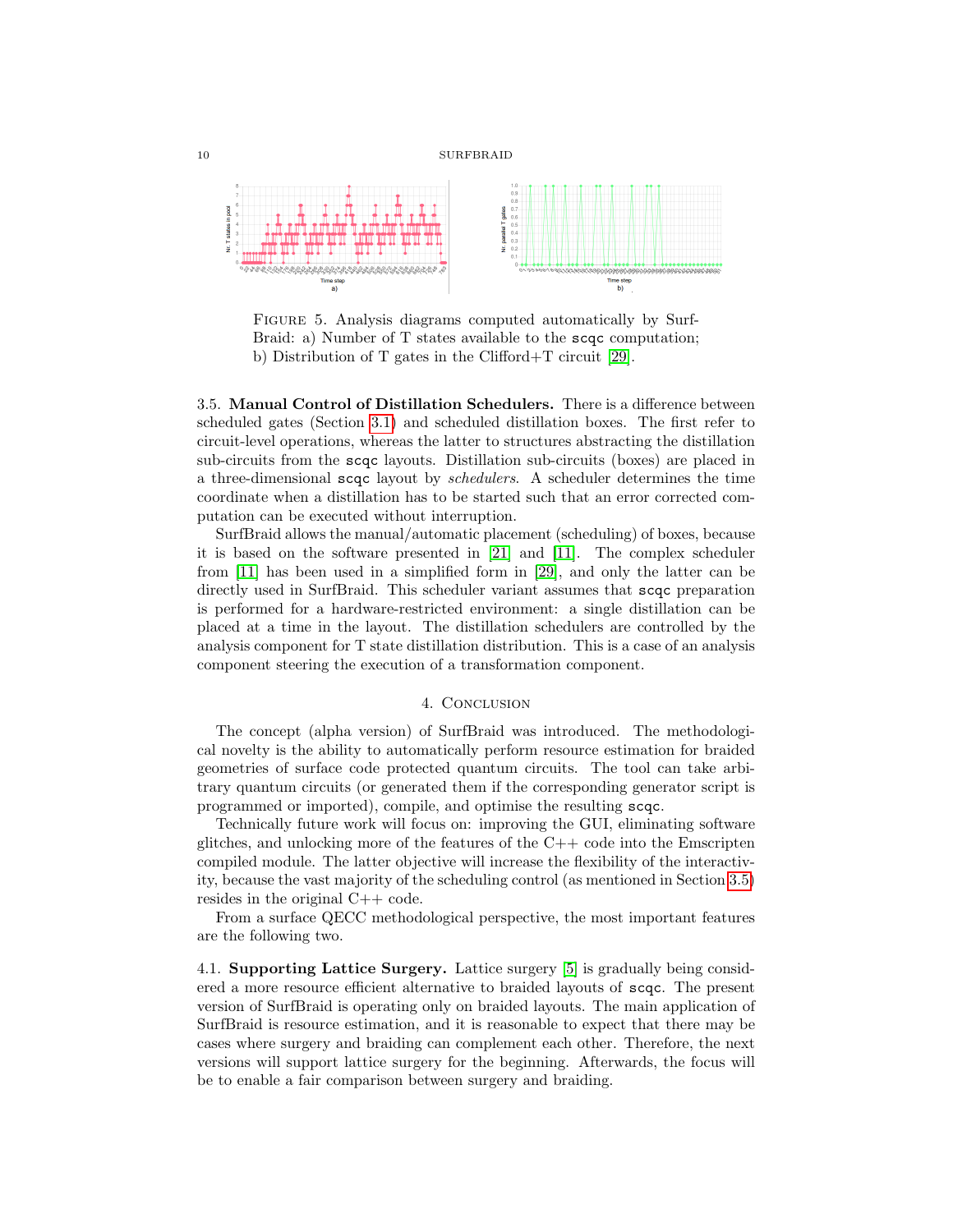4.2. Mapping Circuits to Hardware. Certain large scale quantum computing architectures will not operate on perfect lattices of physiscal qubits. Such lattices are necessary to enable the surface code error correction. Nevertheless, there are methods to renormalise faulty lattices [\[30\]](#page-11-13), and it is of interest how this renormalisation affects the higher layer scqc layout.

### Acknowledgement

The author is grateful to Austin Fowler for his feedback and support, and to Craig Gidney for compiling a custom version of Quirk to be used in this tool. Simon J. Devitt's feedback on the alpha version was the impulse for finally submitting this work. This work was funded by project CHARON hosted by Linz Institute of Technology.

### **REFERENCES**

- <span id="page-10-0"></span>[1] M. A. Nielsen and I. L. Chuang, Quantum computation and quantum information. Cambridge university press, 2010.
- <span id="page-10-1"></span>[2] A. Fowler, M. Mariantoni, J. Martinis, and A. Cleland, "Surface Codes, Towards practical large-scale quantum computation," Phys. Rev. A., vol. 86, p. 032324, 2012.
- <span id="page-10-2"></span>[3] A. Paler, I. Polian, K. Nemoto, and S. J. Devitt, "Fault-tolerant, high-level quantum circuits: form, compilation and description," Quantum Science and Technology, vol. 2, no. 2, p. 025003, 2017.
- <span id="page-10-3"></span>[4] R. Raussendorf, J. Harrington, and K. Goyal, "Topological fault-tolerance in cluster state quantum computation," New Journal of Physics, vol. 9, no. 6, p. 199, 2007.
- <span id="page-10-4"></span>[5] D. Litinski, "A game of surface codes: Large-scale quantum computing with lattice surgery," arXiv preprint arXiv:1808.02892, 2018.
- <span id="page-10-5"></span>[6] R. Van Meter and S. J. Devitt, "The path to scalable distributed quantum computing," Computer, vol. 49, no. 9, pp. 31–42, 2016.
- <span id="page-10-6"></span>[7] D. S. Steiger, T. Häner, and M. Troyer, "Projectq: an open source software framework for quantum computing," Quantum, vol. 2, p. 49, 2018.
- <span id="page-10-7"></span>[8] A. Cross, "The ibm q experience and qiskit open-source quantum computing software," Bulletin of the American Physical Society, 2018.
- <span id="page-10-8"></span>[9] M. Roetteler, K. M. Svore, D. Wecker, and N. Wiebe, "Design automation for quantum architectures," in Proceedings of the Conference on Design, Automation & Test in Europe. European Design and Automation Association, 2017, pp. 1312–1317.
- <span id="page-10-9"></span>[10] J. Preskill, "Quantum computing in the nisq era and beyond," arXiv preprint arXiv:1801.00862, 2018.
- <span id="page-10-10"></span>[11] A. Paler, A. G. Fowler, and R. Wille, "Synthesis of arbitrary quantum circuits to topological assembly: Systematic, online and compact," Scientific Reports, vol. 7, no. 1, p. 10414, 2017.
- <span id="page-10-11"></span>[12] M. Suchara, J. Kubiatowicz, A. Faruque, F. T. Chong, C.-Y. Lai, and G. Paz, "Qure: The quantum resource estimator toolbox," in Computer Design (ICCD), 2013 IEEE 31st International Conference on. IEEE, 2013, pp. 419–426.
- <span id="page-10-12"></span>[13] C.-C. Lin, S. Sur-Kolay, and N. K. Jha, "Paqcs: Physical design-aware fault-tolerant quantum circuit synthesis," IEEE Transactions on Very Large Scale Integration (VLSI) Systems, vol. 23, no. 7, pp. 1221–1234, 2015.
- <span id="page-10-13"></span>[14] A. G. Fowler, S. J. Devitt, and C. Jones, "Surface code implementation of block code state distillation," Scientific reports, vol. 3, p. 1939, 2013.
- <span id="page-10-14"></span>[15] A. Javadi-Abhari, P. Gokhale, A. Holmes, D. Franklin, K. R. Brown, M. Martonosi, and F. T. Chong, "Optimized surface code communication in superconducting quantum computers," in Proceedings of the 50th Annual IEEE/ACM International Symposium on Microarchitecture. ACM, 2017, pp. 692–705.
- <span id="page-10-15"></span>[16] Y. Ding, A. Holmes, A. Javadi-Abhari, D. Franklin, M. Martonosi, and F. Chong, "Magicstate functional units: Mapping and scheduling multi-level distillation circuits for faulttolerant quantum architectures," in 2018 51st Annual IEEE/ACM International Symposium on Microarchitecture (MICRO). IEEE, 2018, pp. 828–840.